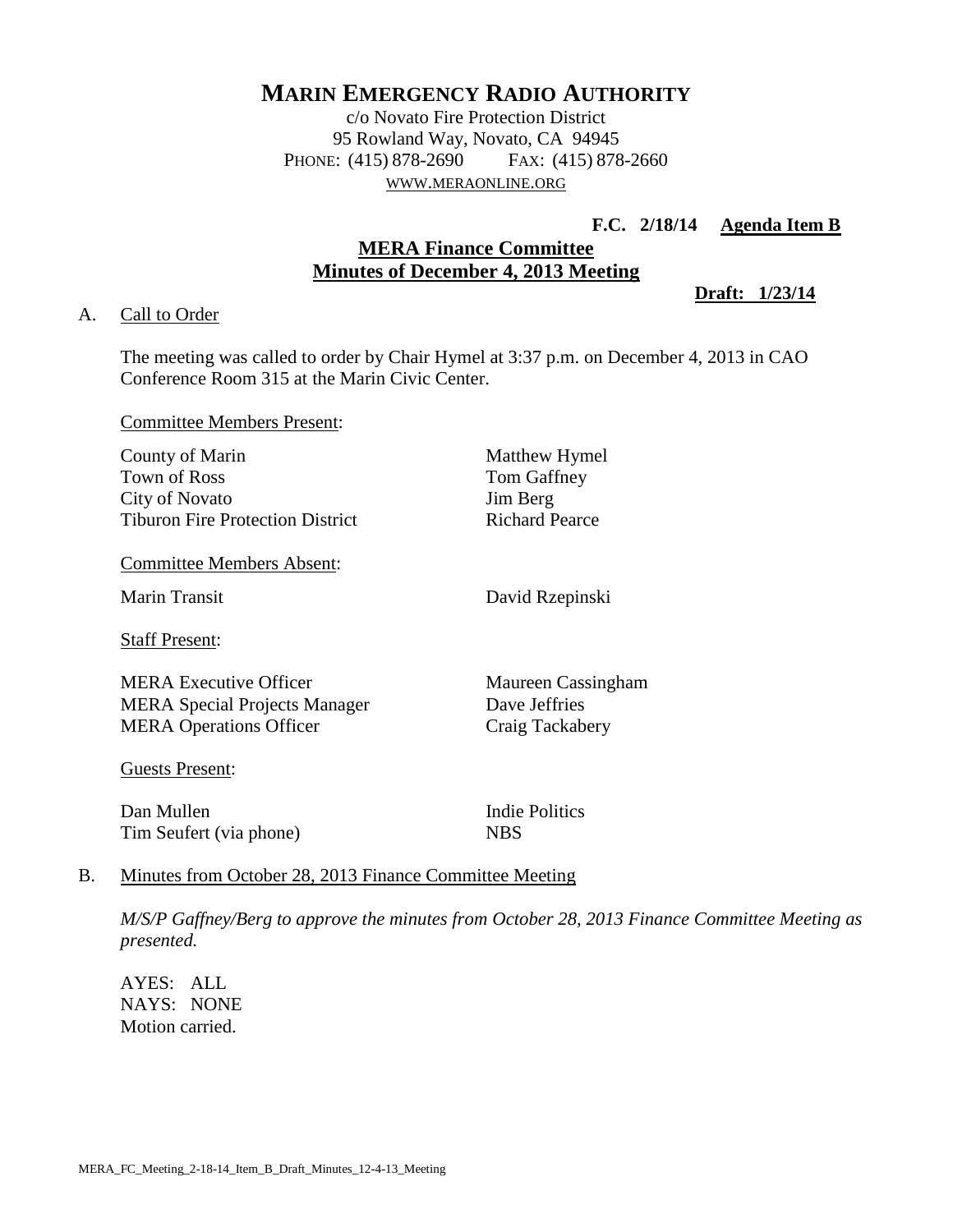MERA Finance Committee Minutes of December 4, 2013 Meeting Page 2

## C. Review of County Counsel Confirmation Regarding MERA Proposed Parcel Tax - Tackabery and Cassingham

Cassingham cited the email from Deputy Counsel Kiernan, dated November 18, 2013.

Hymel said prior to this review, it was anticipated that MERA would place the measure on the ballot for the Next Gen Project. Counsels determined the County would need to put the measure on the ballot on MERA's behalf because it does not have taxing authority. Gaffney said all this was followed by the recent Alameda School District Court ruling requiring uniformity of a parcel tax on all classes of properties. County, MERA and Bond Counsels have since confirmed that G.C. Section 53978 would authorize the County to place a non-uniform parcel tax, as developed in the NBS Study, on the ballot to upgrade MERA's infrastructure for the purpose of providing police and fire services. Non-police and fire service expense could not be paid for with parcel tax proceeds. Tackabery confirmed that the cost of non-police/fire radios is \$2.1M of the \$40M project budget. 19.1% of MERA radios are used by non-fire/police members. Hymel said MERA Bond and Replacement Reserves could possibly fund this part of the project. Tackabery said the \$2.1M could be added back into the contingency.

Berg asked how this new information would affect presentations to the members. Gaffney said use of the Bond or Replacement Reserves to which all members contributed could be approved for noneligible replacement system costs that benefit us all. This would have to be explained to the members. Likewise, he noted Capital Appreciation Bonds previously discussed to fund additional sites could be considered. Hymel added that other funding sources might be identified for nonpolice/fire radios. He confirmed with the Committee that non-member, non-police/fire radios would not be backfilled in the project budget. Jeffries said this represents 151 radios on the system.

Note: It was agreed further discussion of this agenda item would continue after Item D.

#### Item C – continued:

When discussion resumed, Tackabery said there is \$11M in the project budget for new radios, of which \$2.1M represents those for member non-police/fire. He said \$730,000 is the cost for nonmember radios or 151 radios. Tackabery clarified there are no MERA pension costs in the budget since MERA contracts for its staffing. Hymel added that no operating costs will be funded by the parcel tax. Gaffney said the parcel tax pays for all capital costs. Pearce expressed concern for reducing the number of towers in the budget if we needed to cut. Gaffney said capitalized interest would be cut before towers. Gaffney noted, if project funding required less in parcel taxes, after bids are received, the rate could be lowered.

Hymel said the Governing Board needs to make several policy decisions with Finance Committee input. Decisions need to be made on the uniformity issue raised with the updated NBS Study and use of G.C. 53978 which funds only police/fire services, use of reserves for non-police/fire radios covering an estimated \$2.1M shortfall which would mean the Reserves would not be available for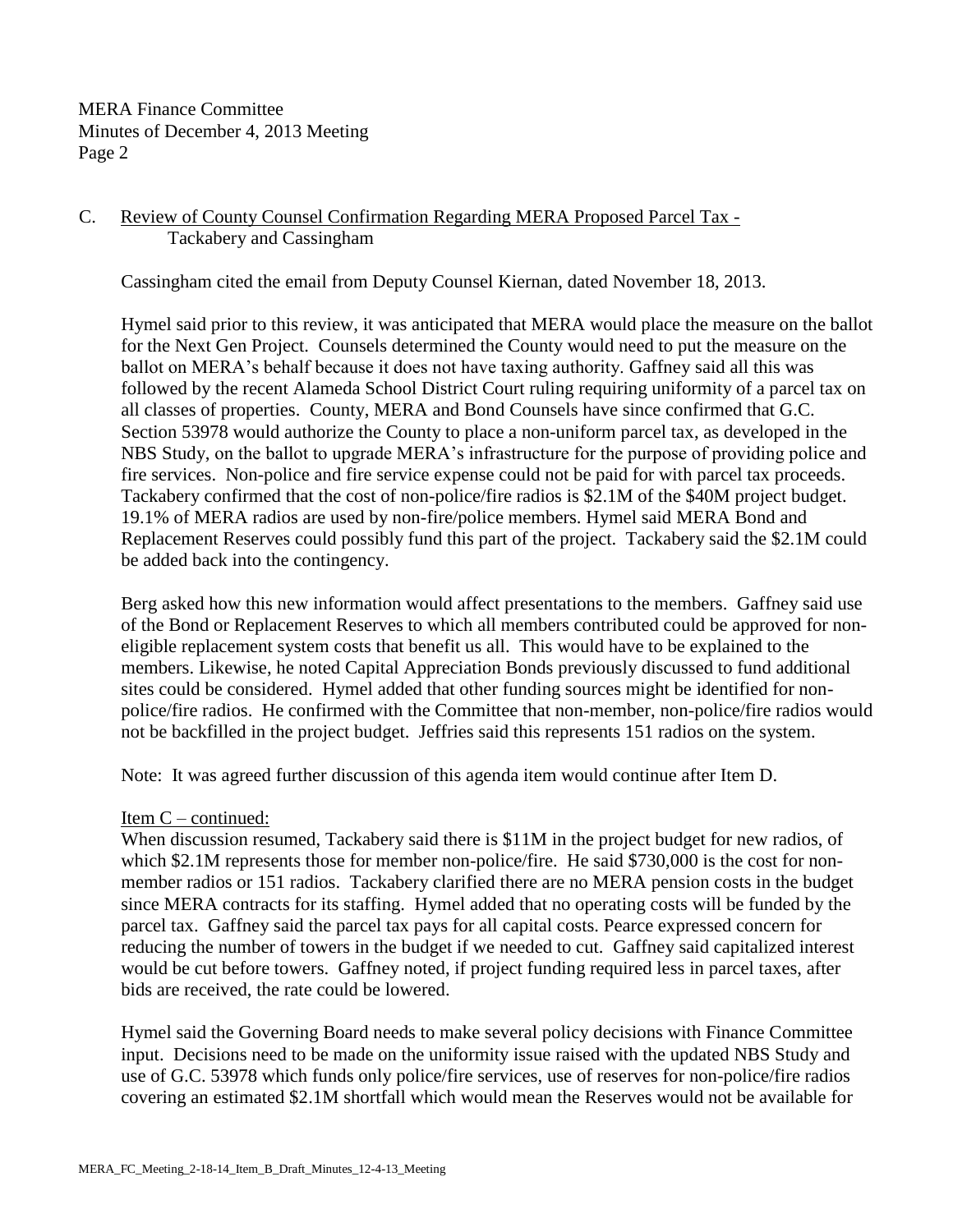MERA Finance Committee Minutes of December 4, 2013 Meeting Page 3

the last bond payment or other purposes and non-member radios would not be funded based on current practices. He suggested the Committee continue working on other funding sources beyond reserves to cover the shortfall including through the Reimbursement Resolution and reduction of project costs where possible. He said previously budgeted non-member police/fire radio costs could be allocated to contingency. Jeffries suggested a one-for-one radio swap in Gen II for members as of a date to be determined. Gaffney committed to working with Bond Counsel to revisit police/fire costs.

*M/S/P Berg/Gaffney to recommend Governing Board action as follows:*

- *(1) Approve the use of Government Code Section 53978 which would permit the County Board of Supervisors, on MERA's behalf, to place a parcel tax measure on the November 2014 ballot to upgrade MERA's infrastructure for the purpose of providing police and fire services. A nonuniform tax under this Section prevents significant reduction in estimated tax proceeds that would occur with a uniform tax.*
- *(2) Approve the revised Project Financing Plan which utilizes Parcel Tax revenues to pay for Police and Fire Services portion of the Next Gen System and MERA Reserves for non-police/ fire member Next Gen System costs.*
- *(3) Concur with the Finance Committee's adjustments to the Next Gen System Budget, which eliminates payment for non-member radio costs consistent with current MERA practice and increases the contingency without change to total Project Cost of \$40M.*

AYES: ALL NAYS: NONE Motion carried.

## D. Review of Parcel Tax Range – NBS Parcel Tax Study – Revised Redline 11/1/13

Seufert said the NBS Parcel Tax Study was revisited based on the Alameda Schools court case and discussion of uniform and non-uniform parcel tax authority. A \$29 uniform tax for MERA for all parcels would result in a reduction in annual proceeds from \$3.6M to \$2.6M. Gaffney said MERA is on solid ground with a non-uniform tax under G.C. 53978. He will talk to Bond Counsel regarding the provision that permits 10% ancillary use from a parcel tax and whether it applies to a non-uniform rate under 53978.

*M/S/P Gaffney/Berg to accept the redline revisions to the NBS Parcel Tax Study dated 11/1/13 and reissuance of same dated 12/4/13 without redlines.*

AYES: ALL NAYS: NONE Motion carried. Pearce asked about re-polling in the event of significant external events affecting police and fire.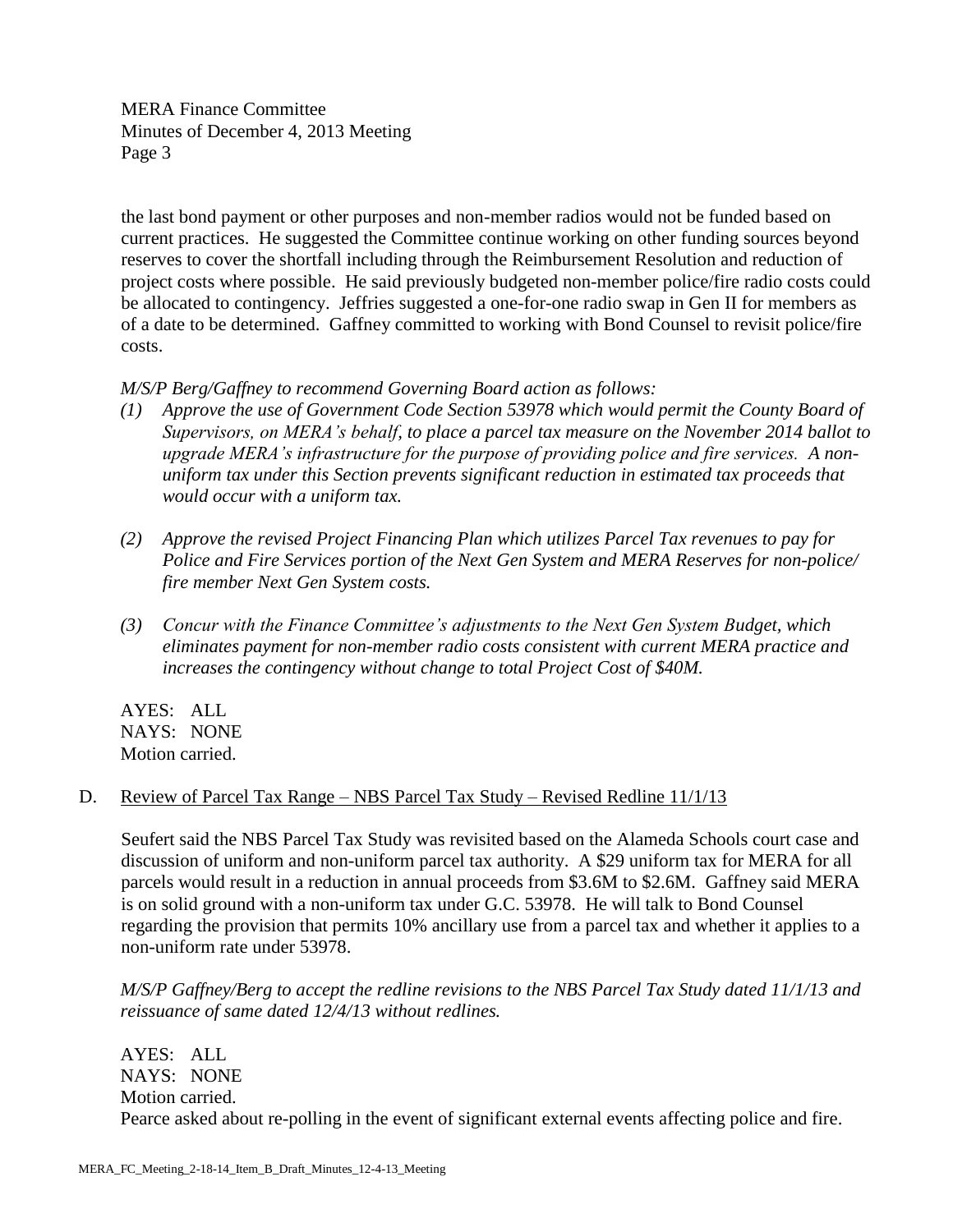Jeffries noted this would have to be done before the ballot measure was approved by the BOS with information back to the members.

- E. Review of Next Generation Project Tackabery and Cassingham
	- $\bullet$  Budget and O & M Costs
	- Revised Project Financing Plan (E.B. 7/24/13)
	- MERA User Agencies Radios

The Committee reviewed Feasibility Study Appendices on Estimated Project Costs, Operating and Maintenance Cost Projections, Capital Cost Projections and Capital and Debt Cost Projections. The review reflected discussion under Item C. Hymel requested deletion of the use of the bond reserve in Appendix J. The Committee agreed by consensus to reduction of the project contingency from 25% to 15%. The SUA was briefly discussed as an operating cost option that presumably extends system life. Tackabery and Gaffney will work on revising and synchronizing the Financing Plan Tables as discussed.

On projected Operating Costs, Hymel said if reserves are used for non-police/fire project costs, they will not be available to smooth increased member operating contributions. He noted there may be other opportunities to address increased operating costs like non-member system users becoming members and adding new members. Pearce asked about Tackabery's confidence level with the project budget. Tackabery said it reflects the latest cost information and a contingency, also noting the decision not to engage an AECOM update but to update in-house. Pearce asked about Appendix C, listing DPW patches to low-band and whether that could give access to users if they wanted to keep costs down. Jeffries said this would shift higher operating costs to members. Pearce noted the 35% increase in Gen II O&M between 2016-17 and 2019-20 and the added effect of the SUA option which increases the percentage to 60%. Hymel said the new sites and their related costs are contributing factors along with the new EOF to the O & M increase.

Mullen and Gaffney discussed the O & M cost presentation with Hymel noting this should be shared with the City Managers so they can prepare accordingly. He said capital costs drop-off will more than offset the estimated increase in  $O & M$ .

F. Update on MERA and Schools - Tackabery

Tackabery summarized the two meetings with MCOE's Burke and McCann. The County currently provides maintenance, charged for on an hourly basis, for their 800 MHz which allows MCOE to talk with the 19 Districts. This system is 30 years old and needs work. Each District has its own system to talk with their schools.

Gaffney asked what the Schools want from MERA. Tackabery reviewed the options discussed in these meetings, including migrating their network to other existing non-MERA networks, use of cell